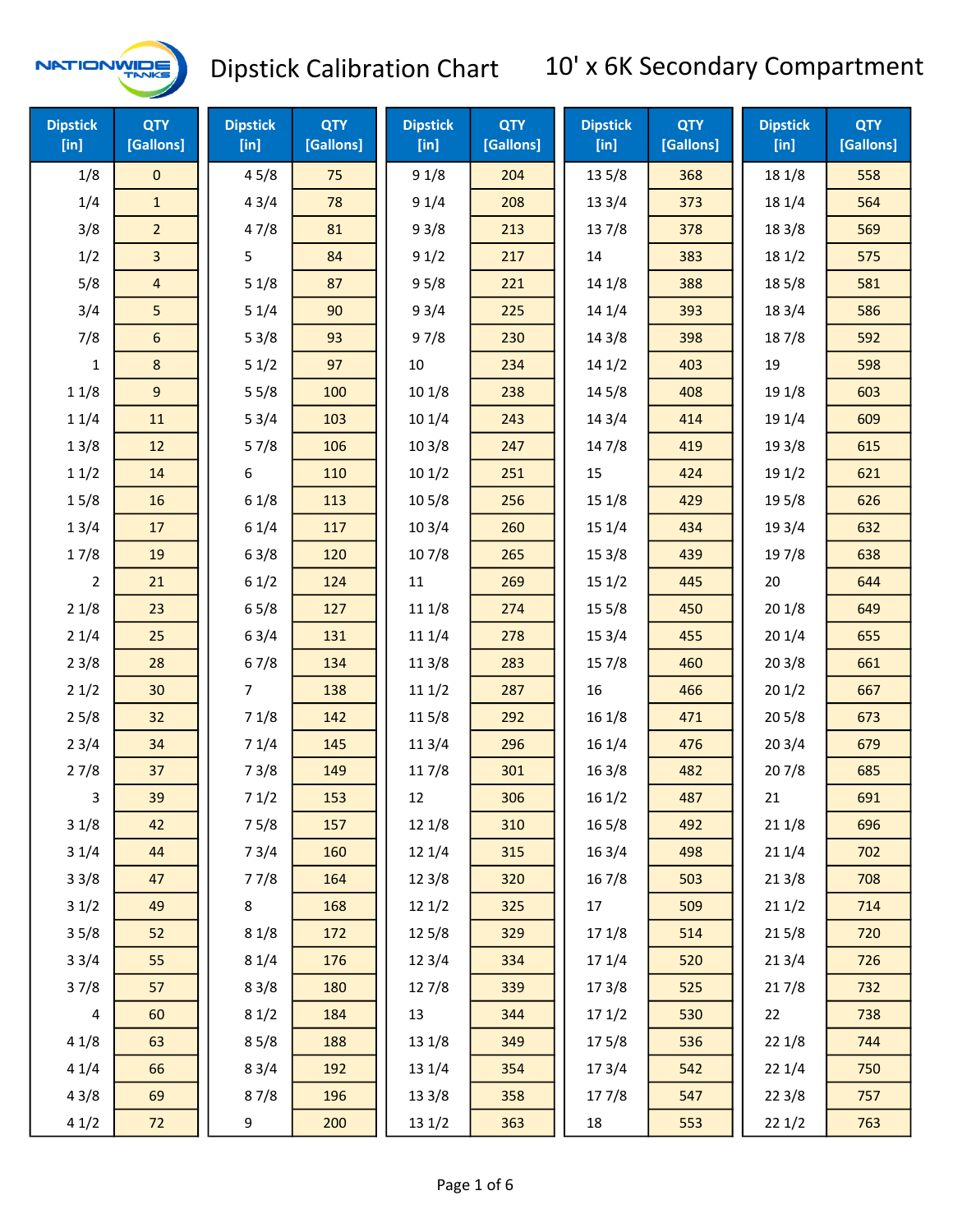

| <b>Dipstick</b><br>[in] | <b>QTY</b><br>[Gallons] | <b>Dipstick</b><br>$[$ in] | <b>QTY</b><br>[Gallons] | <b>Dipstick</b><br>$[$ in] | <b>QTY</b><br>[Gallons] | <b>Dipstick</b><br>[ <sub>in</sub> ] | <b>QTY</b><br>[Gallons] | <b>Dipstick</b><br>$[$ in] | <b>QTY</b><br>[Gallons] |
|-------------------------|-------------------------|----------------------------|-------------------------|----------------------------|-------------------------|--------------------------------------|-------------------------|----------------------------|-------------------------|
| 225/8                   | 769                     | 271/8                      | 996                     | 315/8                      | 1,237                   | 36 1/8                               | 1,490                   | 40 5/8                     | 1,751                   |
| 223/4                   | 775                     | 271/4                      | 1,003                   | 313/4                      | 1,244                   | 36 1/4                               | 1,497                   | 403/4                      | 1,759                   |
| 227/8                   | 781                     | 273/8                      | 1,009                   | 317/8                      | 1,251                   | 36 3/8                               | 1,504                   | 407/8                      | 1,766                   |
| 23                      | 787                     | 271/2                      | 1,016                   | 32                         | 1,258                   | 361/2                                | 1,511                   | 41                         | 1,773                   |
| 231/8                   | 793                     | 275/8                      | 1,022                   | 32 1/8                     | 1,265                   | 36 5/8                               | 1,518                   | 41 1/8                     | 1,781                   |
| 231/4                   | 799                     | 273/4                      | 1,029                   | 32 1/4                     | 1,272                   | 36 3/4                               | 1,525                   | 41 1/4                     | 1,788                   |
| 233/8                   | 805                     | 277/8                      | 1,035                   | 323/8                      | 1,278                   | 367/8                                | 1,533                   | 41 3/8                     | 1,795                   |
| 231/2                   | 812                     | 28                         | 1,042                   | 321/2                      | 1,285                   | 37                                   | 1,540                   | 41 1/2                     | 1,803                   |
| 235/8                   | 818                     | 28 1/8                     | 1,048                   | 325/8                      | 1,292                   | 37 1/8                               | 1,547                   | 41 5/8                     | 1,810                   |
| 233/4                   | 824                     | 28 1/4                     | 1,055                   | 32 3/4                     | 1,299                   | 37 1/4                               | 1,554                   | 41 3/4                     | 1,818                   |
| 237/8                   | 830                     | 28 3/8                     | 1,062                   | 327/8                      | 1,306                   | 37 3/8                               | 1,561                   | 417/8                      | 1,825                   |
| 24                      | 837                     | 281/2                      | 1,068                   | 33                         | 1,313                   | 371/2                                | 1,569                   | 42                         | 1,833                   |
| 24 1/8                  | 843                     | 285/8                      | 1,075                   | 33 1/8                     | 1,320                   | 375/8                                | 1,576                   | 42 1/8                     | 1,840                   |
| 241/4                   | 849                     | 283/4                      | 1,082                   | 33 1/4                     | 1,327                   | 373/4                                | 1,583                   | 42 1/4                     | 1,847                   |
| 243/8                   | 855                     | 287/8                      | 1,088                   | 33 3/8                     | 1,334                   | 377/8                                | 1,590                   | 42 3/8                     | 1,855                   |
| 241/2                   | 862                     | 29                         | 1,095                   | 33 1/2                     | 1,341                   | 38                                   | 1,598                   | 42 1/2                     | 1,862                   |
| 245/8                   | 868                     | 29 1/8                     | 1,102                   | 33 5/8                     | 1,348                   | 38 1/8                               | 1,605                   | 42 5/8                     | 1,870                   |
| 243/4                   | 874                     | 29 1/4                     | 1,108                   | 33 3/4                     | 1,355                   | 38 1/4                               | 1,612                   | 42 3/4                     | 1,877                   |
| 24 7/8                  | 880                     | 293/8                      | 1,115                   | 337/8                      | 1,362                   | 38 3/8                               | 1,619                   | 427/8                      | 1,885                   |
| 25                      | 887                     | 291/2                      | 1,122                   | 34                         | 1,369                   | 38 1/2                               | 1,627                   | 43                         | 1,892                   |
| 251/8                   | 893                     | 295/8                      | 1,128                   | 34 1/8                     | 1,376                   | 38 5/8                               | 1,634                   | 43 1/8                     | 1,900                   |
| 251/4                   | 899                     | 293/4                      | 1,135                   | 34 1/4                     | 1,383                   | 38 3/4                               | 1,641                   | 43 1/4                     | 1,907                   |
| 253/8                   | 906                     | 29 7/8                     | 1,142                   | 34 3/8                     | 1,390                   | 387/8                                | 1,648                   | 43 3/8                     | 1,915                   |
| 251/2                   | 912                     | 30                         | 1,149                   | 34 1/2                     | 1,397                   | 39                                   | 1,656                   | 43 1/2                     | 1,922                   |
| 255/8                   | 919                     | 301/8                      | 1,155                   | 34 5/8                     | 1,404                   | 39 1/8                               | 1,663                   | 43 5/8                     | 1,930                   |
| 253/4                   | 925                     | 301/4                      | 1,162                   | 34 3/4                     | 1,411                   | 39 1/4                               | 1,670                   | 43 3/4                     | 1,937                   |
| 257/8                   | 931                     | 303/8                      | 1,169                   | 34 7/8                     | 1,418                   | 39 3/8                               | 1,678                   | 437/8                      | 1,945                   |
| 26                      | 938                     | 301/2                      | 1,176                   | 35                         | 1,425                   | 39 1/2                               | 1,685                   | 44                         | 1,952                   |
| 26 1/8                  | 944                     | 305/8                      | 1,182                   | 35 1/8                     | 1,433                   | 39 5/8                               | 1,692                   | 44 1/8                     | 1,960                   |
| 261/4                   | 951                     | 303/4                      | 1,189                   | 35 1/4                     | 1,440                   | 39 3/4                               | 1,700                   | 44 1/4                     | 1,967                   |
| 263/8                   | 957                     | 307/8                      | 1,196                   | 35 3/8                     | 1,447                   | 397/8                                | 1,707                   | 44 3/8                     | 1,975                   |
| 261/2                   | 964                     | 31                         | 1,203                   | 351/2                      | 1,454                   | 40                                   | 1,714                   | 44 1/2                     | 1,982                   |
| 265/8                   | 970                     | 31 1/8                     | 1,210                   | $35\,5/8$                  | 1,461                   | 40 1/8                               | 1,722                   | 44 5/8                     | 1,990                   |
| 263/4                   | 976                     | 31 1/4                     | 1,217                   | 353/4                      | 1,468                   | 40 1/4                               | 1,729                   | 44 3/4                     | 1,997                   |
| 267/8                   | 983                     | 313/8                      | 1,223                   | 35 7/8                     | 1,475                   | 40 3/8                               | 1,736                   | 447/8                      | 2,005                   |
| 27                      | 989                     | 311/2                      | 1,230                   | 36                         | 1,482                   | 401/2                                | 1,744                   | 45                         | 2,012                   |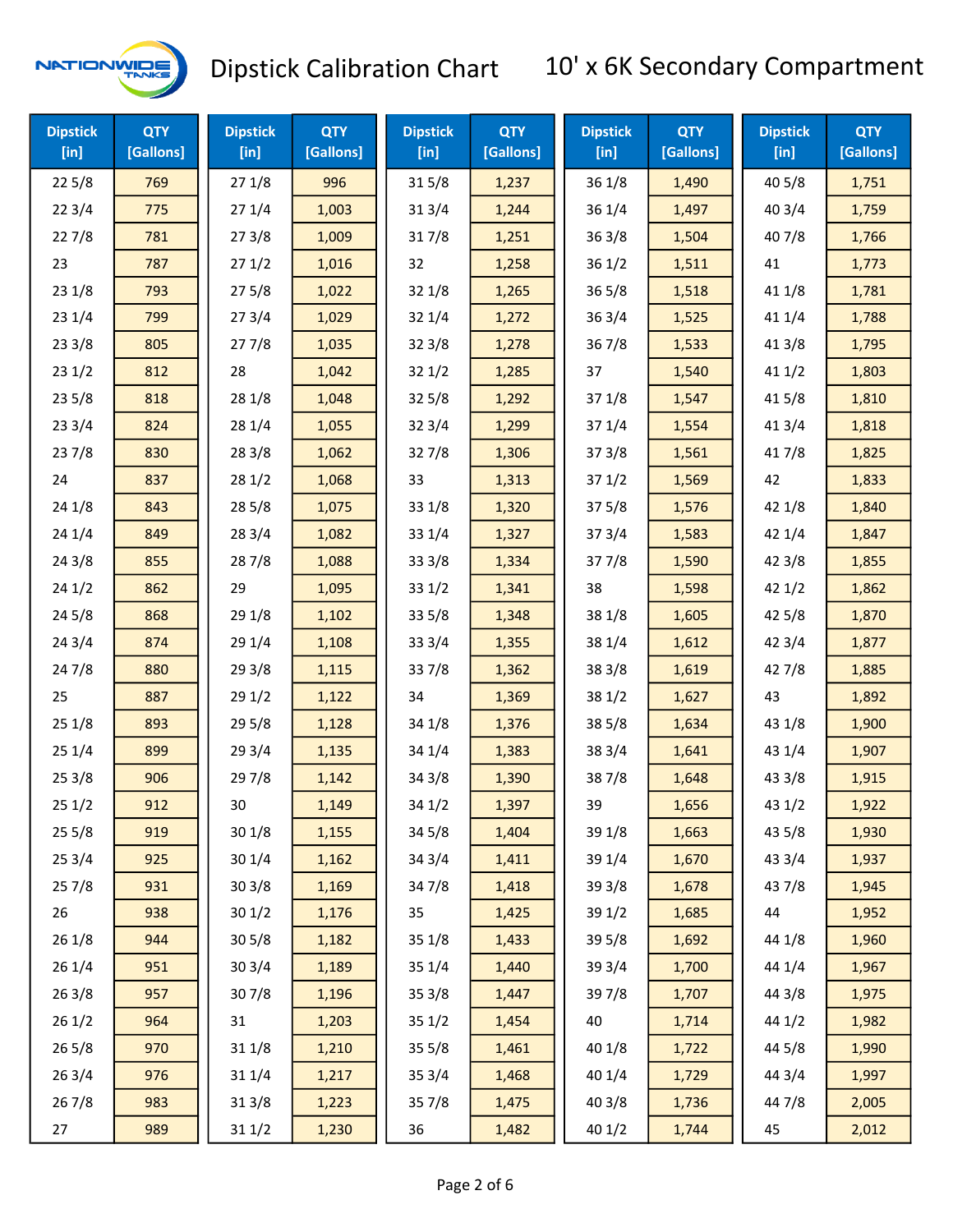

| <b>Dipstick</b><br>[in] | <b>QTY</b><br>[Gallons] | <b>Dipstick</b><br>$[$ in] | <b>QTY</b><br>[Gallons] | <b>Dipstick</b><br>$[$ in] | <b>QTY</b><br>[Gallons] | <b>Dipstick</b><br>$[$ in] | <b>QTY</b><br>[Gallons] | <b>Dipstick</b><br>$[$ in] | <b>QTY</b><br>[Gallons] |
|-------------------------|-------------------------|----------------------------|-------------------------|----------------------------|-------------------------|----------------------------|-------------------------|----------------------------|-------------------------|
| 45 1/8                  | 2,020                   | 49 5/8                     | 2,294                   | 54 1/8                     | 2,572                   | 58 5/8                     | 2,852                   | 63 1/8                     | 3,132                   |
| 45 1/4                  | 2,027                   | 49 3/4                     | 2,302                   | 54 1/4                     | 2,580                   | 58 3/4                     | 2,860                   | 63 1/4                     | 3,140                   |
| 45 3/8                  | 2,035                   | 497/8                      | 2,309                   | 54 3/8                     | 2,587                   | 587/8                      | 2,867                   | 63 3/8                     | 3,148                   |
| 45 1/2                  | 2,043                   | 50                         | 2,317                   | 54 1/2                     | 2,595                   | 59                         | 2,875                   | 63 1/2                     | 3,156                   |
| 45 5/8                  | 2,050                   | 50 1/8                     | 2,325                   | 54 5/8                     | 2,603                   | 59 1/8                     | 2,883                   | 63 5/8                     | 3,163                   |
| 45 3/4                  | 2,058                   | 50 1/4                     | 2,332                   | 54 3/4                     | 2,611                   | 59 1/4                     | 2,891                   | 63 3/4                     | 3,171                   |
| 45 7/8                  | 2,065                   | 503/8                      | 2,340                   | 547/8                      | 2,619                   | 59 3/8                     | 2,899                   | 637/8                      | 3,179                   |
| 46                      | 2,073                   | 501/2                      | 2,348                   | 55                         | 2,626                   | 59 1/2                     | 2,906                   | 64                         | 3,187                   |
| 46 1/8                  | 2,080                   | 505/8                      | 2,356                   | 55 1/8                     | 2,634                   | 59 5/8                     | 2,914                   | 64 1/8                     | 3,195                   |
| 46 1/4                  | 2,088                   | 503/4                      | 2,363                   | 55 1/4                     | 2,642                   | 59 3/4                     | 2,922                   | 64 1/4                     | 3,202                   |
| 46 3/8                  | 2,096                   | 507/8                      | 2,371                   | 55 3/8                     | 2,650                   | 59 7/8                     | 2,930                   | 64 3/8                     | 3,210                   |
| 46 1/2                  | 2,103                   | 51                         | 2,379                   | 55 1/2                     | 2,657                   | 60                         | 2,938                   | 64 1/2                     | 3,218                   |
| 46 5/8                  | 2,111                   | 51 1/8                     | 2,386                   | 55 5/8                     | 2,665                   | 60 1/8                     | 2,945                   | 64 5/8                     | 3,226                   |
| 46 3/4                  | 2,118                   | 51 1/4                     | 2,394                   | 55 3/4                     | 2,673                   | 60 1/4                     | 2,953                   | 64 3/4                     | 3,233                   |
| 46 7/8                  | 2,126                   | 513/8                      | 2,402                   | 55 7/8                     | 2,681                   | 60 3/8                     | 2,961                   | 64 7/8                     | 3,241                   |
| 47                      | 2,134                   | 511/2                      | 2,410                   | 56                         | 2,688                   | 601/2                      | 2,969                   | 65                         | 3,249                   |
| 47 1/8                  | 2,141                   | 51 5/8                     | 2,417                   | 56 1/8                     | 2,696                   | 60 5/8                     | 2,977                   | 65 1/8                     | 3,257                   |
| 47 1/4                  | 2,149                   | 51 3/4                     | 2,425                   | 56 1/4                     | 2,704                   | 603/4                      | 2,984                   | 65 1/4                     | 3,264                   |
| 473/8                   | 2,156                   | 517/8                      | 2,433                   | 56 3/8                     | 2,712                   | 607/8                      | 2,992                   | 65 3/8                     | 3,272                   |
| 471/2                   | 2,164                   | 52                         | 2,440                   | 56 1/2                     | 2,720                   | 61                         | 3,000                   | 65 1/2                     | 3,280                   |
| 47 5/8                  | 2,172                   | 52 1/8                     | 2,448                   | 56 5/8                     | 2,727                   | 61 1/8                     | 3,008                   | 65 5/8                     | 3,288                   |
| 47 3/4                  | 2,179                   | 52 1/4                     | 2,456                   | 56 3/4                     | 2,735                   | 61 1/4                     | 3,016                   | 65 3/4                     | 3,295                   |
| 477/8                   | 2,187                   | 52 3/8                     | 2,464                   | 56 7/8                     | 2,743                   | 61 3/8                     | 3,023                   | 65 7/8                     | 3,303                   |
| 48                      | 2,195                   | 52 1/2                     | 2,471                   | 57                         | 2,751                   | 611/2                      | 3,031                   | 66                         | 3,311                   |
| 48 1/8                  | 2,202                   | 52 5/8                     | 2,479                   | 57 1/8                     | 2,758                   | 61 5/8                     | 3,039                   | 66 1/8                     | 3,319                   |
| 48 1/4                  | 2,210                   | 52 3/4                     | 2,487                   | 57 1/4                     | 2,766                   | 61 3/4                     | 3,047                   | 66 1/4                     | 3,326                   |
| 48 3/8                  | 2,217                   | 527/8                      | 2,494                   | 57 3/8                     | 2,774                   | 617/8                      | 3,054                   | 66 3/8                     | 3,334                   |
| 48 1/2                  | 2,225                   | 53                         | 2,502                   | 57 1/2                     | 2,782                   | 62                         | 3,062                   | 66 1/2                     | 3,342                   |
| 48 5/8                  | 2,233                   | 53 1/8                     | 2,510                   | 57 5/8                     | 2,790                   | 62 1/8                     | 3,070                   | 66 5/8                     | 3,350                   |
| 48 3/4                  | 2,240                   | 53 1/4                     | 2,518                   | 57 3/4                     | 2,797                   | 62 1/4                     | 3,078                   | 66 3/4                     | 3,357                   |
| 487/8                   | 2,248                   | 53 3/8                     | 2,525                   | 577/8                      | 2,805                   | 62 3/8                     | 3,086                   | 66 7/8                     | 3,365                   |
| 49                      | 2,256                   | 53 1/2                     | 2,533                   | 58                         | 2,813                   | 621/2                      | 3,093                   | 67                         | 3,373                   |
| 49 1/8                  | 2,263                   | 53 5/8                     | 2,541                   | 58 1/8                     | 2,821                   | 62 5/8                     | 3,101                   | 67 1/8                     | 3,381                   |
| 49 1/4                  | 2,271                   | 53 3/4                     | 2,549                   | 58 1/4                     | 2,829                   | 623/4                      | 3,109                   | 67 1/4                     | 3,388                   |
| 49 3/8                  | 2,279                   | 537/8                      | 2,556                   | 58 3/8                     | 2,836                   | 627/8                      | 3,117                   | 673/8                      | 3,396                   |
| 49 1/2                  | 2,286                   | 54                         | 2,564                   | 58 1/2                     | 2,844                   | 63                         | 3,125                   | 67 1/2                     | 3,404                   |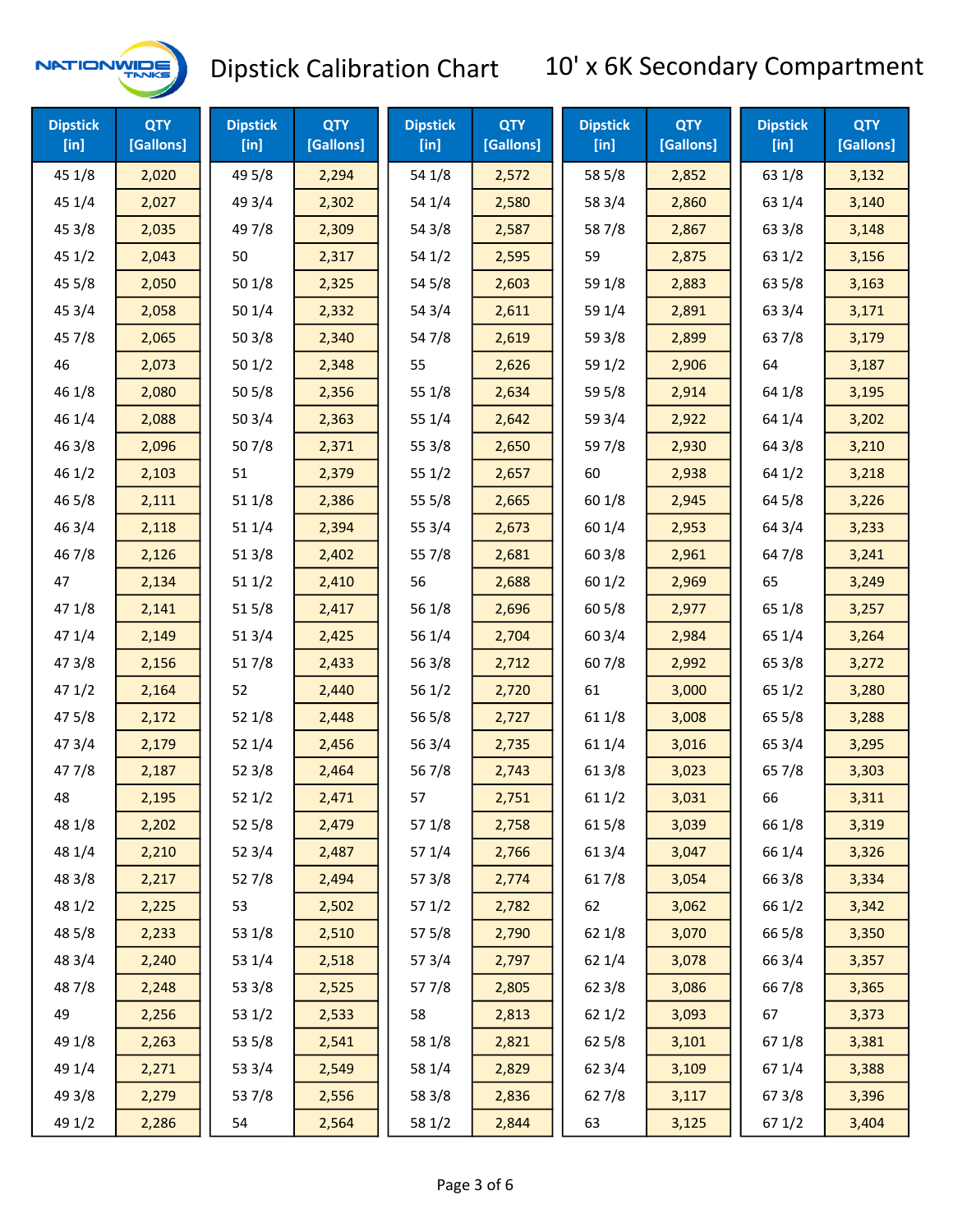

| <b>Dipstick</b><br>[in] | <b>QTY</b><br>[Gallons] | <b>Dipstick</b><br>$[$ in] | <b>QTY</b><br>[Gallons] | <b>Dipstick</b><br>$[$ in] | <b>QTY</b><br>[Gallons] | <b>Dipstick</b><br>$[$ in] | <b>QTY</b><br>[Gallons] | <b>Dipstick</b><br>$[$ in] | <b>QTY</b><br>[Gallons] |
|-------------------------|-------------------------|----------------------------|-------------------------|----------------------------|-------------------------|----------------------------|-------------------------|----------------------------|-------------------------|
| 67 5/8                  | 3,412                   | 72 1/8                     | 3,688                   | 76 5/8                     | 3,961                   | 81 1/8                     | 4,227                   | 85 5/8                     | 4,485                   |
| 67 3/4                  | 3,419                   | 72 1/4                     | 3,696                   | 76 3/4                     | 3,968                   | 81 1/4                     | 4,234                   | 85 3/4                     | 4,492                   |
| 677/8                   | 3,427                   | 72 3/8                     | 3,704                   | 76 7/8                     | 3,976                   | 81 3/8                     | 4,241                   | 85 7/8                     | 4,499                   |
| 68                      | 3,435                   | 72 1/2                     | 3,711                   | 77                         | 3,983                   | 811/2                      | 4,249                   | 86                         | 4,506                   |
| 68 1/8                  | 3,443                   | 72 5/8                     | 3,719                   | 77 1/8                     | 3,990                   | 815/8                      | 4,256                   | 86 1/8                     | 4,513                   |
| 68 1/4                  | 3,450                   | 72 3/4                     | 3,726                   | 77 1/4                     | 3,998                   | 813/4                      | 4,263                   | 86 1/4                     | 4,520                   |
| 68 3/8                  | 3,458                   | 727/8                      | 3,734                   | 773/8                      | 4,005                   | 817/8                      | 4,270                   | 86 3/8                     | 4,527                   |
| 68 1/2                  | 3,466                   | 73                         | 3,742                   | 77 1/2                     | 4,013                   | 82                         | 4,278                   | 86 1/2                     | 4,534                   |
| 68 5/8                  | 3,473                   | 73 1/8                     | 3,749                   | 77 5/8                     | 4,020                   | 82 1/8                     | 4,285                   | 86 5/8                     | 4,541                   |
| 68 3/4                  | 3,481                   | 73 1/4                     | 3,757                   | 77 3/4                     | 4,028                   | 82 1/4                     | 4,292                   | 86 3/4                     | 4,548                   |
| 687/8                   | 3,489                   | 73 3/8                     | 3,764                   | 777/8                      | 4,035                   | 82 3/8                     | 4,299                   | 867/8                      | 4,555                   |
| 69                      | 3,497                   | 73 1/2                     | 3,772                   | 78                         | 4,043                   | 821/2                      | 4,307                   | 87                         | 4,562                   |
| 69 1/8                  | 3,504                   | 73 5/8                     | 3,780                   | 78 1/8                     | 4,050                   | 82 5/8                     | 4,314                   | 87 1/8                     | 4,569                   |
| 69 1/4                  | 3,512                   | 73 3/4                     | 3,787                   | 78 1/4                     | 4,057                   | 82 3/4                     | 4,321                   | 87 1/4                     | 4,576                   |
| 69 3/8                  | 3,520                   | 737/8                      | 3,795                   | 78 3/8                     | 4,065                   | 827/8                      | 4,328                   | 873/8                      | 4,583                   |
| 69 1/2                  | 3,527                   | 74                         | 3,802                   | 78 1/2                     | 4,072                   | 83                         | 4,335                   | 871/2                      | 4,590                   |
| 69 5/8                  | 3,535                   | 74 1/8                     | 3,810                   | 78 5/8                     | 4,080                   | 83 1/8                     | 4,343                   | 875/8                      | 4,597                   |
| 69 3/4                  | 3,543                   | 74 1/4                     | 3,817                   | 78 3/4                     | 4,087                   | 83 1/4                     | 4,350                   | 873/4                      | 4,604                   |
| 697/8                   | 3,550                   | 74 3/8                     | 3,825                   | 787/8                      | 4,095                   | 83 3/8                     | 4,357                   | 877/8                      | 4,611                   |
| 70                      | 3,558                   | 74 1/2                     | 3,833                   | 79                         | 4,102                   | 83 1/2                     | 4,364                   | 88                         | 4,617                   |
| 70 1/8                  | 3,566                   | 74 5/8                     | 3,840                   | 79 1/8                     | 4,109                   | 83 5/8                     | 4,371                   | 88 1/8                     | 4,624                   |
| 70 1/4                  | 3,573                   | 74 3/4                     | 3,848                   | 79 1/4                     | 4,117                   | 83 3/4                     | 4,378                   | 88 1/4                     | 4,631                   |
| 70 3/8                  | 3,581                   | 747/8                      | 3,855                   | 79 3/8                     | 4,124                   | 837/8                      | 4,386                   | 88 3/8                     | 4,638                   |
| 70 1/2                  | 3,589                   | 75                         | 3,863                   | 79 1/2                     | 4,131                   | 84                         | 4,393                   | 88 1/2                     | 4,645                   |
| 70 5/8                  | 3,596                   | 75 1/8                     | 3,870                   | 79 5/8                     | 4,139                   | 84 1/8                     | 4,400                   | 88 5/8                     | 4,652                   |
| 70 3/4                  | 3,604                   | 75 1/4                     | 3,878                   | 79 3/4                     | 4,146                   | 84 1/4                     | 4,407                   | 88 3/4                     | 4,659                   |
| 707/8                   | 3,612                   | 75 3/8                     | 3,885                   | 797/8                      | 4,154                   | 84 3/8                     | 4,414                   | 887/8                      | 4,665                   |
| 71                      | 3,619                   | 75 1/2                     | 3,893                   | 80                         | 4,161                   | 84 1/2                     | 4,421                   | 89                         | 4,672                   |
| 71 1/8                  | 3,627                   | 75 5/8                     | 3,900                   | 80 1/8                     | 4,168                   | 84 5/8                     | 4,428                   | 89 1/8                     | 4,679                   |
| 71 1/4                  | 3,635                   | 75 3/4                     | 3,908                   | 80 1/4                     | 4,176                   | 84 3/4                     | 4,436                   | 89 1/4                     | 4,686                   |
| 713/8                   | 3,642                   | 75 7/8                     | 3,916                   | 80 3/8                     | 4,183                   | 847/8                      | 4,443                   | 89 3/8                     | 4,693                   |
| 71 1/2                  | 3,650                   | 76                         | 3,923                   | 80 1/2                     | 4,190                   | 85                         | 4,450                   | 89 1/2                     | 4,700                   |
| 715/8                   | 3,658                   | 76 1/8                     | 3,931                   | 80 5/8                     | 4,198                   | 85 1/8                     | 4,457                   | 89 5/8                     | 4,706                   |
| 713/4                   | 3,665                   | 76 1/4                     | 3,938                   | 80 3/4                     | 4,205                   | 85 1/4                     | 4,464                   | 89 3/4                     | 4,713                   |
| 717/8                   | 3,673                   | 763/8                      | 3,946                   | 807/8                      | 4,212                   | 85 3/8                     | 4,471                   | 897/8                      | 4,720                   |
| 72                      | 3,681                   | 76 1/2                     | 3,953                   | 81                         | 4,219                   | 851/2                      | 4,478                   | 90                         | 4,727                   |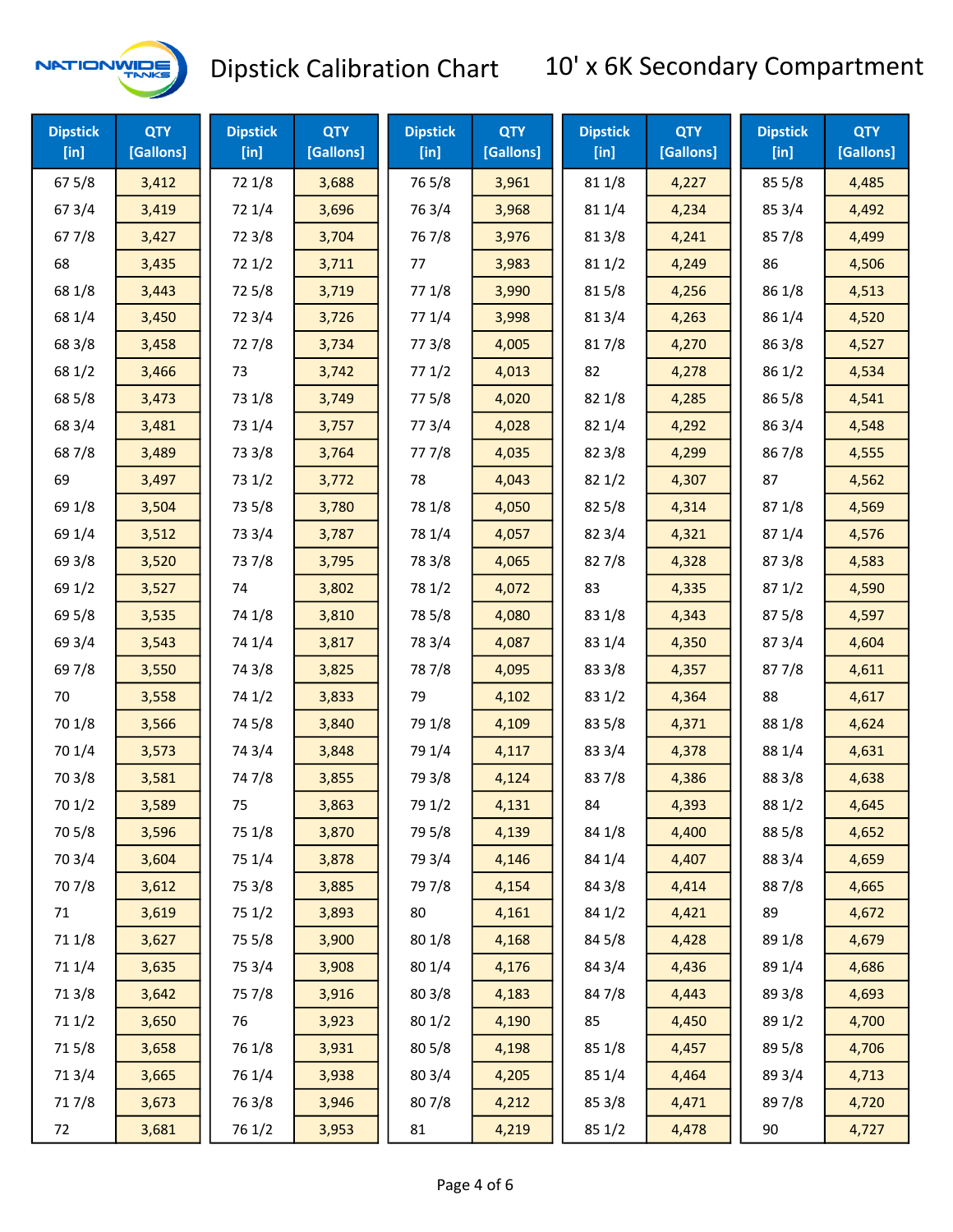

| <b>Dipstick</b><br>$[$ in] | <b>QTY</b><br>[Gallons] | <b>Dipstick</b><br>[in] | <b>QTY</b><br>[Gallons] | <b>Dipstick</b><br>$[$ in] | <b>QTY</b><br>[Gallons] | <b>Dipstick</b><br>$[$ in] | <b>QTY</b><br>[Gallons] | <b>Dipstick</b><br>$[$ in] | <b>QTY</b><br>[Gallons] |
|----------------------------|-------------------------|-------------------------|-------------------------|----------------------------|-------------------------|----------------------------|-------------------------|----------------------------|-------------------------|
| 90 1/8                     | 4,733                   | 94 5/8                  | 4,969                   | 99 1/8                     | 5,191                   | 103 5/8                    | 5,394                   | 108 1/8                    | 5,574                   |
| 90 1/4                     | 4,740                   | 94 3/4                  | 4,976                   | 99 1/4                     | 5,196                   | 103 3/4                    | 5,399                   | 108 1/4                    | 5,579                   |
| 903/8                      | 4,747                   | 947/8                   | 4,982                   | 99 3/8                     | 5,202                   | 103 7/8                    | 5,404                   | 108 3/8                    | 5,583                   |
| 901/2                      | 4,753                   | 95                      | 4,988                   | 99 1/2                     | 5,208                   | 104                        | 5,409                   | 108 1/2                    | 5,588                   |
| 905/8                      | 4,760                   | 95 1/8                  | 4,995                   | 99 5/8                     | 5,214                   | 104 1/8                    | 5,415                   | 108 5/8                    | 5,593                   |
| 903/4                      | 4,767                   | 95 1/4                  | 5,001                   | 99 3/4                     | 5,220                   | 104 1/4                    | 5,420                   | 108 3/4                    | 5,597                   |
| 90 7/8                     | 4,774                   | 95 3/8                  | 5,007                   | 99 7/8                     | 5,226                   | 104 3/8                    | 5,425                   | 108 7/8                    | 5,602                   |
| 91                         | 4,780                   | 951/2                   | 5,014                   | 100                        | 5,232                   | 1041/2                     | 5,431                   | 109                        | 5,606                   |
| 91 1/8                     | 4,787                   | 95 5/8                  | 5,020                   | 100 1/8                    | 5,237                   | 104 5/8                    | 5,436                   | 109 1/8                    | 5,611                   |
| 91 1/4                     | 4,794                   | 95 3/4                  | 5,026                   | 100 1/4                    | 5,243                   | 104 3/4                    | 5,441                   | 109 1/4                    | 5,615                   |
| 91 3/8                     | 4,800                   | 95 7/8                  | 5,032                   | 100 3/8                    | 5,249                   | 104 7/8                    | 5,446                   | 109 3/8                    | 5,620                   |
| 911/2                      | 4,807                   | 96                      | 5,039                   | 1001/2                     | 5,255                   | 105                        | 5,451                   | 109 1/2                    | 5,624                   |
| 915/8                      | 4,813                   | 96 1/8                  | 5,045                   | 100 5/8                    | 5,260                   | 105 1/8                    | 5,456                   | 109 5/8                    | 5,628                   |
| 913/4                      | 4,820                   | 96 1/4                  | 5,051                   | 100 3/4                    | 5,266                   | 105 1/4                    | 5,462                   | 109 3/4                    | 5,633                   |
| 917/8                      | 4,827                   | 96 3/8                  | 5,057                   | 100 7/8                    | 5,272                   | 105 3/8                    | 5,467                   | 109 7/8                    | 5,637                   |
| 92                         | 4,833                   | 961/2                   | 5,064                   | 101                        | 5,278                   | 1051/2                     | 5,472                   | 110                        | 5,641                   |
| 92 1/8                     | 4,840                   | 96 5/8                  | 5,070                   | 101 1/8                    | 5,283                   | 105 5/8                    | 5,477                   | 110 1/8                    | 5,646                   |
| 92 1/4                     | 4,846                   | 96 3/4                  | 5,076                   | 101 1/4                    | 5,289                   | 105 3/4                    | 5,482                   | 110 1/4                    | 5,650                   |
| 92 3/8                     | 4,853                   | 96 7/8                  | 5,082                   | 101 3/8                    | 5,295                   | 105 7/8                    | 5,487                   | 110 3/8                    | 5,654                   |
| 921/2                      | 4,860                   | 97                      | 5,088                   | 1011/2                     | 5,300                   | 106                        | 5,492                   | 110 1/2                    | 5,658                   |
| 925/8                      | 4,866                   | 97 1/8                  | 5,094                   | 101 5/8                    | 5,306                   | 106 1/8                    | 5,497                   | 110 5/8                    | 5,663                   |
| 92 3/4                     | 4,873                   | 97 1/4                  | 5,100                   | 101 3/4                    | 5,311                   | 106 1/4                    | 5,502                   | 110 3/4                    | 5,667                   |
| 92 7/8                     | 4,879                   | 973/8                   | 5,107                   | 101 7/8                    | 5,317                   | 106 3/8                    | 5,507                   | 110 7/8                    | 5,671                   |
| 93                         | 4,886                   | 97 1/2                  | 5,113                   | 102                        | 5,323                   | 106 1/2                    | 5,512                   | 111                        | 5,675                   |
| 93 1/8                     | 4,892                   | 97 5/8                  | 5,119                   | 102 1/8                    | 5,328                   | 106 5/8                    | 5,517                   | 111 1/8                    | 5,679                   |
| 93 1/4                     | 4,899                   | 973/4                   | 5,125                   | 102 1/4                    | 5,334                   | 106 3/4                    | 5,522                   | 111 1/4                    | 5,683                   |
| 93 3/8                     | 4,905                   | 977/8                   | 5,131                   | 102 3/8                    | 5,339                   | 106 7/8                    | 5,526                   | 111 3/8                    | 5,687                   |
| 93 1/2                     | 4,912                   | 98                      | 5,137                   | 102 1/2                    | 5,345                   | 107                        | 5,531                   | 111 1/2                    | 5,691                   |
| 93 5/8                     | 4,918                   | 98 1/8                  | 5,143                   | 102 5/8                    | 5,350                   | 107 1/8                    | 5,536                   | 111 5/8                    | 5,695                   |
| 93 3/4                     | 4,925                   | 98 1/4                  | 5,149                   | 102 3/4                    | 5,356                   | 107 1/4                    | 5,541                   | 111 3/4                    | 5,699                   |
| 937/8                      | 4,931                   | 98 3/8                  | 5,155                   | 102 7/8                    | 5,361                   | 107 3/8                    | 5,546                   | 111 7/8                    | 5,703                   |
| 94                         | 4,937                   | 98 1/2                  | 5,161                   | 103                        | 5,367                   | 107 1/2                    | 5,551                   | 112                        | 5,707                   |
| 94 1/8                     | 4,944                   | 98 5/8                  | 5,167                   | 103 1/8                    | 5,372                   | 107 5/8                    | 5,555                   | 112 1/8                    | 5,711                   |
| 94 1/4                     | 4,950                   | 983/4                   | 5,173                   | 103 1/4                    | 5,377                   | 107 3/4                    | 5,560                   | 112 1/4                    | 5,715                   |
| 94 3/8                     | 4,957                   | 987/8                   | 5,179                   | 103 3/8                    | 5,383                   | 107 7/8                    | 5,565                   | 112 3/8                    | 5,719                   |
| 94 1/2                     | 4,963                   | 99                      | 5,185                   | 103 1/2                    | 5,388                   | 108                        | 5,569                   | 112 1/2                    | 5,722                   |